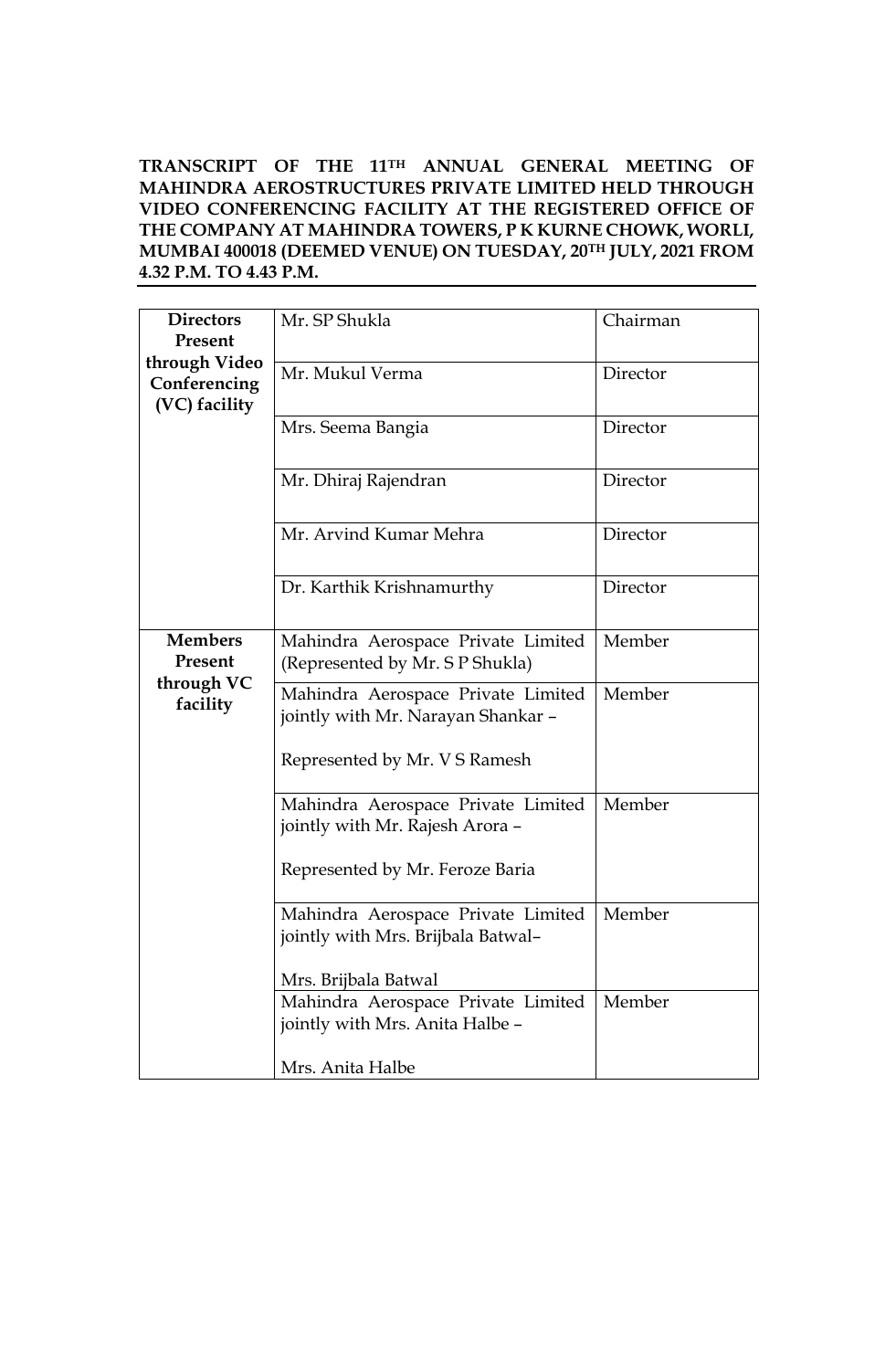|                      | Mahindra Aerospace Private Limited   | Member                 |
|----------------------|--------------------------------------|------------------------|
|                      | jointly with Mr. Feroze Baria-       |                        |
|                      |                                      |                        |
|                      | Mr. Feroze Baria                     |                        |
|                      | Mahindra Aerospace Private Limited   | Member                 |
|                      | jointly with Mr. Sumeet Maheshwari - |                        |
|                      |                                      |                        |
|                      | Mr. Sumeet Maheshwari                |                        |
| In                   | Mr. T Subrahmanya Sarma              | <b>Chief Financial</b> |
| Attendance/          |                                      | Officer                |
| <b>By Invitation</b> | Mr. V S Ramesh                       | Company                |
| through VC           |                                      | Secretary              |
| facility             | Mr. J Shyam Sukha and Ms. Vidhi      | Representatives of     |
|                      | Singhania and                        | $M/s$ . BSR & Co       |
|                      |                                      | LLP, Statutory         |
|                      |                                      | Auditors.              |
|                      | Ms. Shikha Makwana                   | Representative of      |
|                      |                                      | M/s. Siroya and        |
|                      |                                      | <b>BA</b> Associates,  |
|                      |                                      | Secretarial            |
|                      |                                      | Auditor.               |
|                      | Mr. Manish Sharma                    |                        |
|                      |                                      | Representative         |
|                      |                                      | from Corporate         |
|                      |                                      | Secretarial            |
|                      |                                      | Department             |

### **A. Chairman of the Meeting**

Pursuant to Article 79 of the Articles of Association of the Company, Mr. SP Shukla, the Chairman of the Board of Directors, took the Chair and welcomed the members to the 11th Annual General Meeting (AGM) of the Company.

### **B. Quorum**

The Chairman with the assistance of Company Secretary ascertained that the requisite quorum fixed for the AGM was present through VC and declared the Meeting open.

### **C. Presence of Directors and Auditors**

All the Directors attended the Meeting.

Ms. Vidhi Singhania and Mr. J Shyam Shuka, representatives of M/s. BSR & Co LLP, Statutory Auditors of the Company, were present at the meeting.

Ms. Shikha Makwana, representative of Representing M/s. Siroya and BA Associates, Secretarial Auditor, attended the meeting.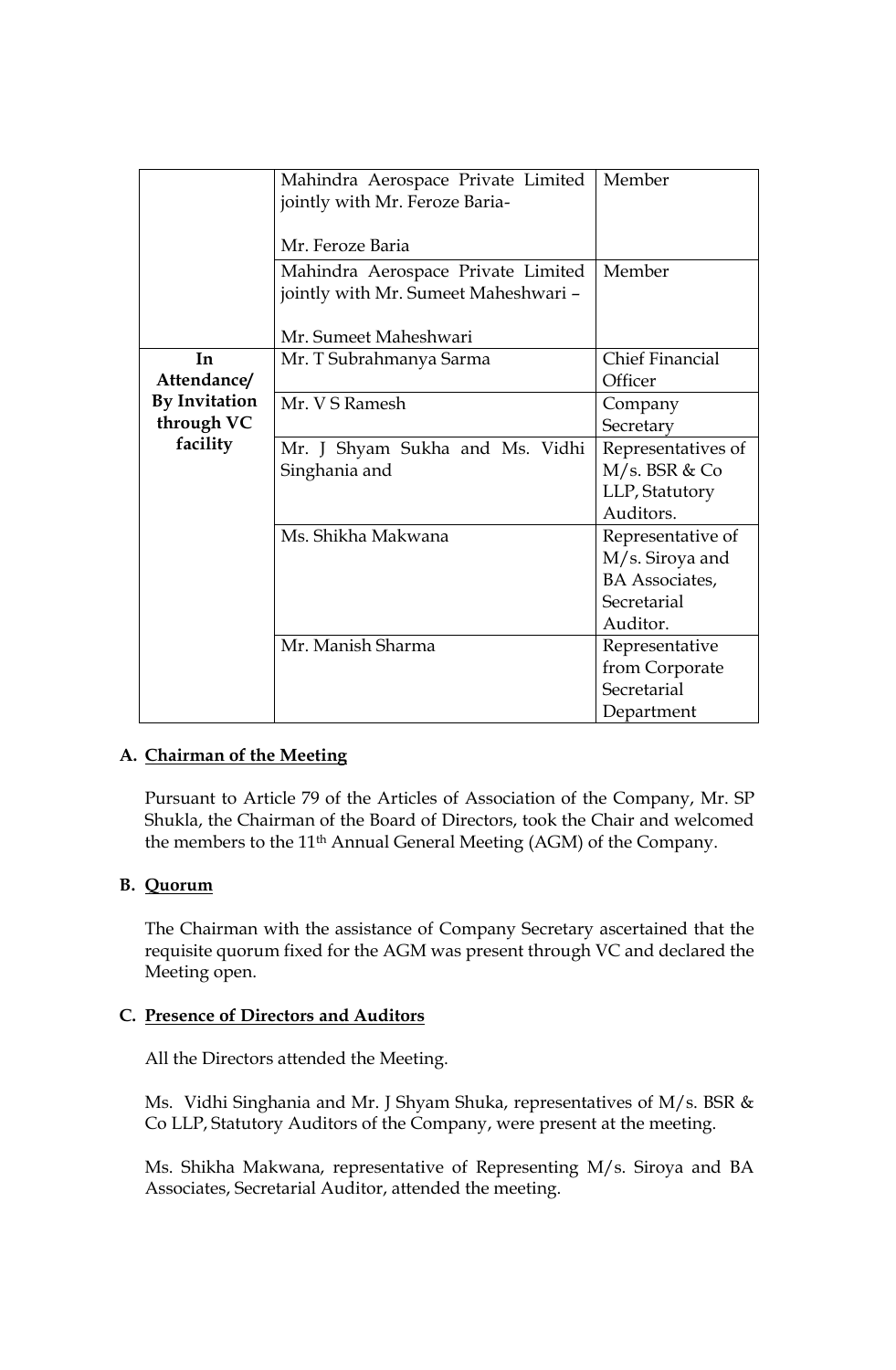# **D. Notice of Meeting and Audited Financial Statement and Reports of the Board and Auditors**

The Chairman confirmed that the Notice of the 11<sup>th</sup> Annual General Meeting along with the copy of the Audited Financial Statement for the Financial Year ended 31st March, 2021 together with the Director's Report, Auditors' Report and Secretarial Auditors' Report were sent to the Members, Directors and Statutory and Secretarial Auditors vide e-mail on 28th June, 2021, i.e., within the statutory period.

The Notice convening the Annual General Meeting was taken as read with the consent of the Members present through VC at the meeting.

The members were informed that the Audited financial Statement along with the Directors' Report, Auditors' Report and Secretarial Auditors' Report for the financial year ended 31st March, 2021, the Register of Directors and Key Managerial Personnel and their shareholding maintained under Section 170 of the Act, the Register of Contracts or Arrangements in which the directors are interested, maintained under Section 189 of the Act and other documents required to be kept open for inspection were available for inspection by any member through electronic mode throughout the meeting.

### **E. Auditors Report**

The Chairman informed the Members that the Statutory Auditors and Secretarial Auditors had not made any qualifications, observations or adverse comments in their respective Reports for year ended 31st March, 2021.

The Statutory Auditors' report was taken as read with the consent of the Members present at the meeting.

The Chairman thereafter informed the Members that the Company had indeed made all efforts feasible under the present circumstances to enable the members to participate in the meeting and vote on the items being considered at the meeting.

# **F. Purpose of the Meeting**

The Chairman thereafter explained the purpose of the meeting and the objectives and implications of all the resolutions proposed to be passed at the meeting.

The Chairman informed the Members that this Annual General Meeting had been convened to be held through Video Conferencing, in pursuance to the Circulars issued by the Ministry of Corporate Affairs, Government of India (the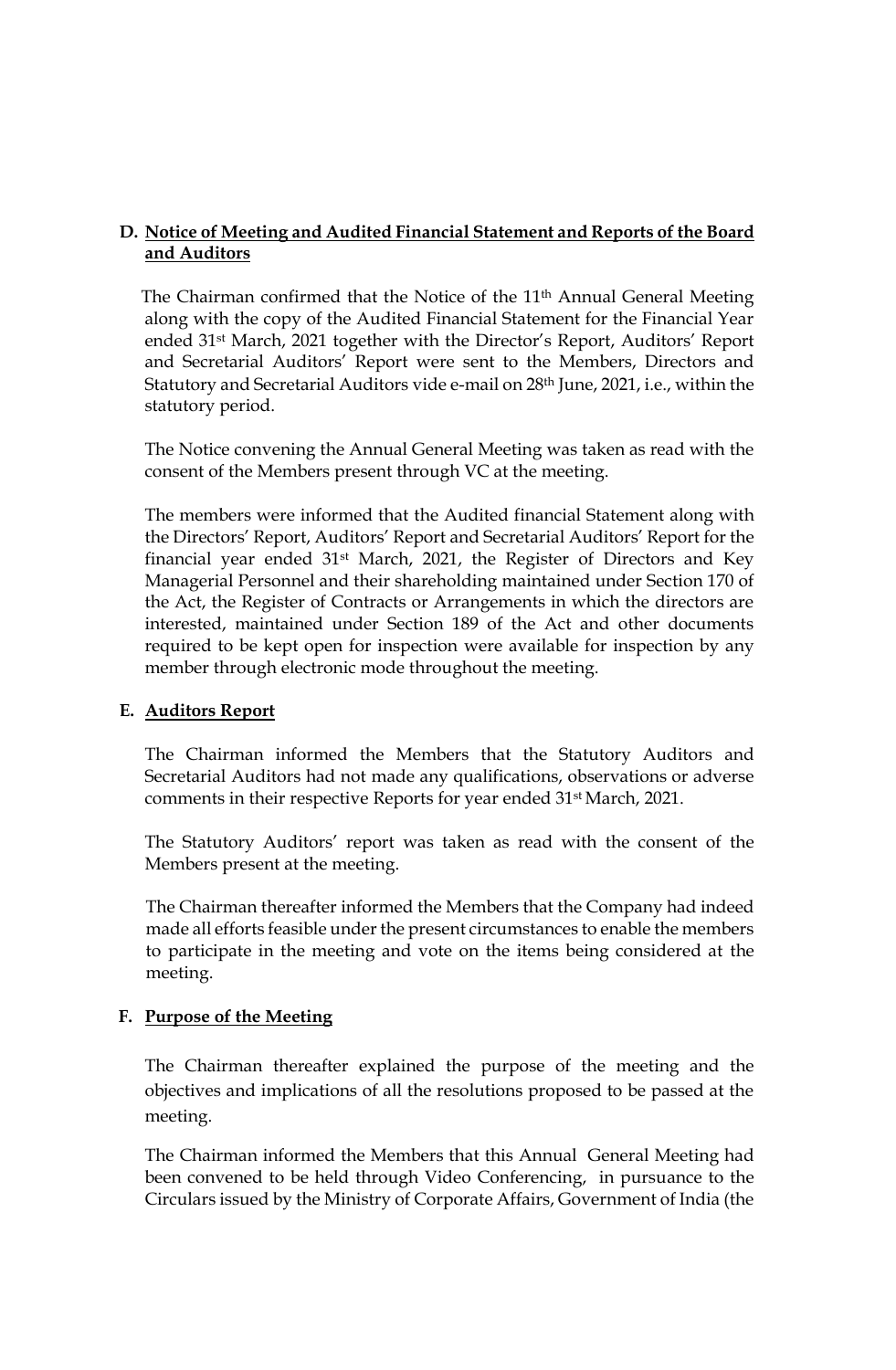'MCA') vide its General Circular No.14/2020 dated April 08, 2020, General Circular No.17/2020 dated April 13, 2020, General Circular No.22/2020 dated June 15, 2020, General Circular No.33/2020 dated September 28, 2020, General Circular No.39/2020 dated December 31, 2020 and General Circular No. 02/2021 dated January 13, 2021 (the 'MCA Circulars'), and therefore the facility to appoint proxy to attend and cast vote was not available for this AGM.

Before putting the resolutions to vote, the Chairman enquired with the Members if they had any queries on any item of business, which he would be glad to answer.

As no queries were raised by the Members, the Chairman moved to the business to be transacted at the meeting.

### **ORDINARY BUSINESS:**

**1. To receive, consider and adopt the Audited Financial Statements of the Company for the financial year ended 31st March, 2021, including the Audited Balance Sheet as at 31st March, 2021 and the Statement of Profit and Loss for the year ended on that date and the Reports of the Board of Directors and Auditors thereon.**

The Chairman moved the resolution in respect of Item No. 1 of the Notice of AGM i.e., consideration and adoption of the Audited Financial Statement of the Company for the Financial Year ended 31st March, 2021 and the Reports of the Board of Directors and Auditors thereon.

He requested the members to propose and second the resolution.

Mr. Feroze Baria proposed and Mrs. Brijbala Batwal seconded the following Resolution as an **Ordinary Resolution**:

**"RESOLVED THAT** the Audited Financial Statements of the Company for the financial year ended 31st March, 2021, including the Audited Balance Sheet as at 31st March, 2021 and the Statement of Profit and Loss for the year ended on that date and the Reports of the Board of Directors and Auditors thereon, as laid before the meeting be received, considered and adopted.**"**

The Chairman put the resolution to vote and on a show of hands declared the resolution carried unanimously.

### **2. To appoint a Director in place of Mr. Arvind Kumar Mehra (DIN: 01039769), who retires by rotation and, being eligible, offers himself for reappointment.**

The Chairman then moved the resolution in respect of Item No. 2 of the Notice of AGM i.e., re-appointment of Mr. Arvind Kumar Mehra, as a Director, who retires by rotation and is eligible for re-appointment.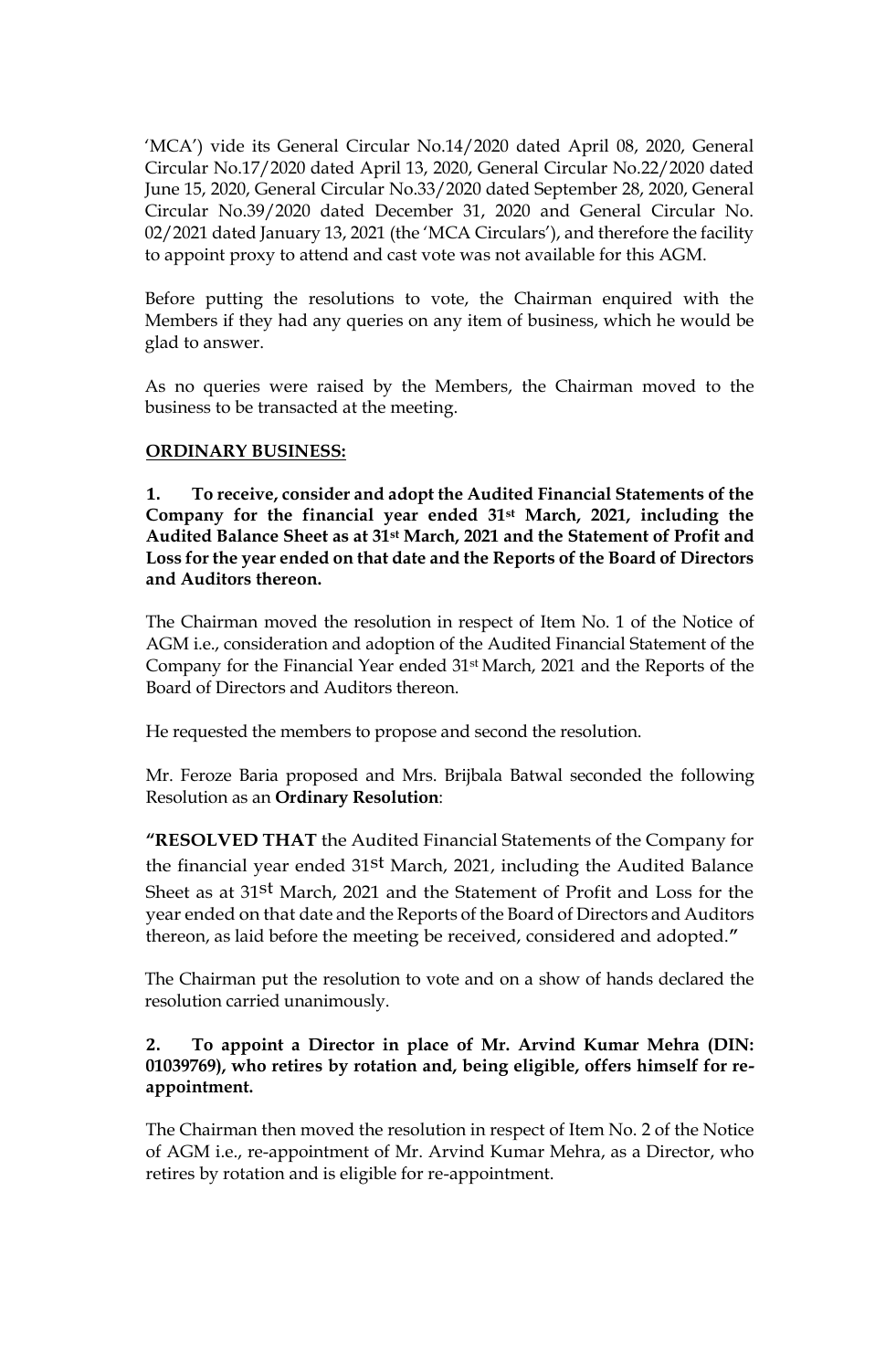He requested the members to propose and second the resolution.

Mr. Feroze Baria proposed and Mrs. Brijbala Batwal seconded the following resolution as an **Ordinary Resolution**:

**"RESOLVED THAT** Mr. Arvind Kumar Mehra (DIN: 01039769) be reappointed as a Directorof the Company, liable to retire by rotation."

The Chairman put the above resolution to vote and on a show of hands declared the Resolution carried unanimously.

### **3. To appoint a Director in place of Mr. Dhiraj Rajendran (DIN: 06884408), who retires by rotation and, being eligible, offers himself for reappointment**

The Chairman then moved the resolution in respect of Item No. 3 of the Notice of AGM i.e., re-appointment of Mr. Dhiraj Rajendran, as a Director, who retires by rotation and is eligible for re-appointment.

He requested the members to propose and second the resolution as an ordinary resolution.

Mr. Feroze Baria proposed and Mrs. Brijbala Batwal seconded the following resolution as an **Ordinary Resolution**:

#### **"RESOLVED THAT Mr. Dhiraj Rajendran (DIN: 06884408) be reappointed as a Director of the Company, liable to retire by rotation."**

The Chairman put the above Resolution to vote and on a show of hands declared the Resolution carried unanimously.

#### **SPECIAL BUSINESS:**

### **4. Approval for increase in remuneration to Managing Director and Chief Executive Officer**

The Chairman then moved the resolution in respect of Item No. 4 of the Notice of AGM – approval for increase in remuneration to Managing Director & Chief Executive Officer.

He requested the members to propose and second the resolution as a Special Resolution:

Mrs. Anita Halbe proposed and Mrs. Brijbala Batwal seconded the following resolution as **a Special Resolution**:

**"RESOLVED THAT** pursuant to the provisions of Sections 196, 197, 198, 203 and any other applicable provisions of the Companies Act, 2013 and the rules made thereunder (including any statutory modification(s) or re-enactment thereof), read with Schedule V to the Companies Act, 2013 and pursuant to the applicable provisions of Articles of Association of the Company, the Consent of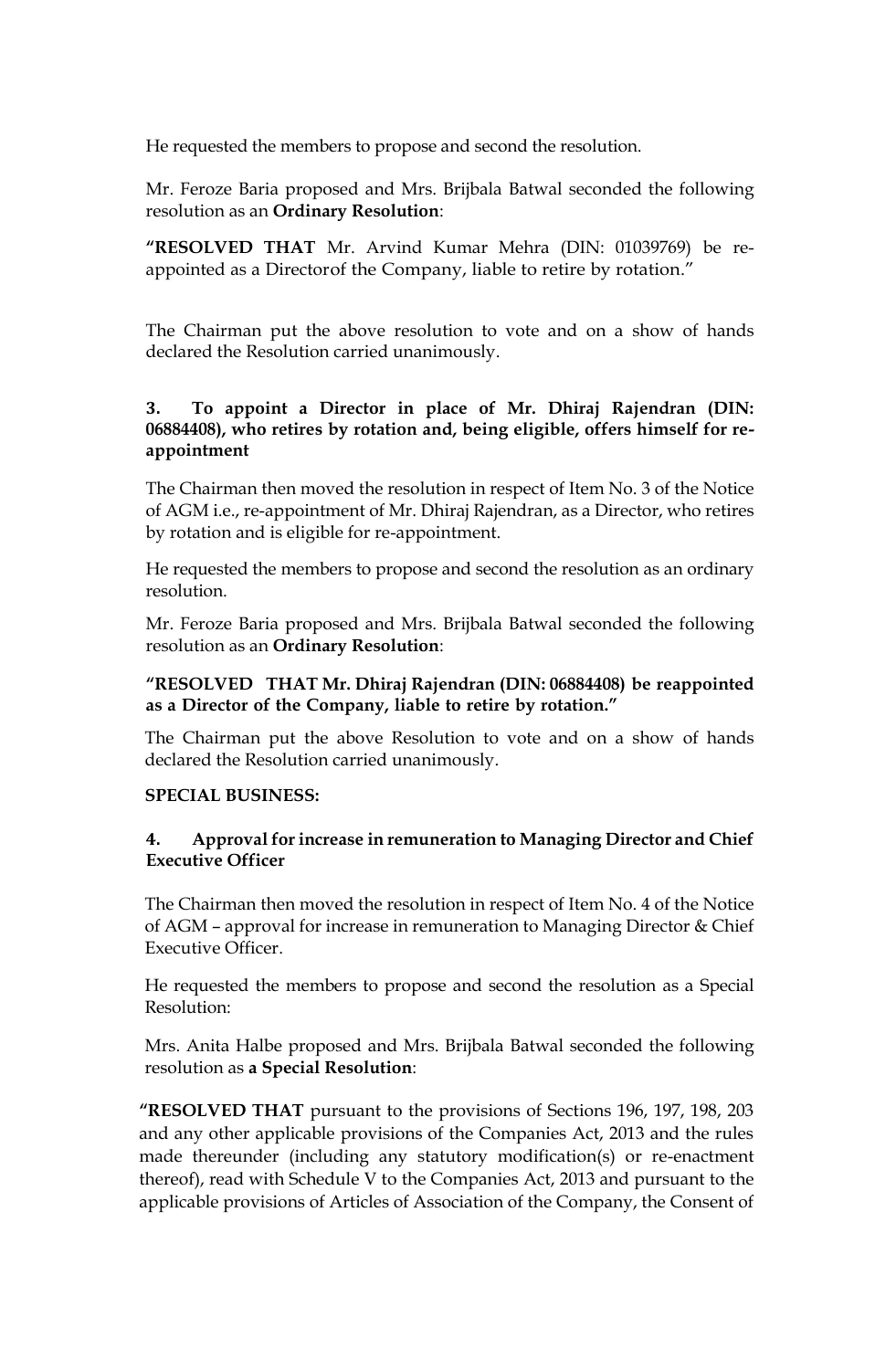the Members be and is hereby accorded to the increase in remuneration payable to Mr. Arvind Kumar Mehra (DIN: 01039769), Managing Director and Chief Executive Officer, to an amount not exceeding Rs.2,25,00,000 p.a.

**RESOLVED FURTHER THAT** all other terms and conditions of the appointment of Mr. Arvind Kumar Mehra as Managing Director and Chief Executive Officer of the Company and as approved by the Board and Shareholders of the Company on 26th April, 2019 and 26th July, 2019 respectively shall remain the same.

**RESOLVED FURTHER THAT** the Board of Directors of the Company be and are hereby authorized to alter or vary the remuneration to be paid in the event of loss or inadequacy of profits in any financial year, with liberty to the Board of Directors to alter and vary the terms and conditions of the said appointment in such manner as may be agreed to between the Board of Directors and Mr. Arvind Kumar Mehra, to the extent recommended by the Board from time to time as may be considered appropriate, subject to the overall limits specified by this resolution and the Companies Act, 2013.

**RESOLVED FURTHER THAT** the Board of Directors of the Company be and are hereby authorised to take all such steps as may be necessary, proper and expedient to give effect to this Resolution."

The Chairman put the above Resolution to vote and on a show of hands declared the Resolution carried unanimously.

# **5. Approval for increase in remuneration to Managing Director and Chief Executive Officer**

The Chairman then moved the resolution in respect of Item No. 5 of the Notice of AGM – approval for increase in remuneration Whole-time Director.

He requested the members to propose and second the resolution as a Special Resolution:

Mr. Feroze Baria proposed and Mrs. Anita Halbe seconded the following resolution as **a Special Resolution**:

**"RESOLVED THAT** pursuant to the provisions of Sections 196, 197, 198, 203 and any other applicable provisions of the Companies Act, 2013 and the rules made thereunder (including any statutory modification(s) or re-enactment thereof), read with Schedule V to the Companies Act, 2013 and pursuant to the applicable provisions of Articles of Association of the Company, the Consent of the Members be and is hereby accorded to the increase in remuneration payable to Dr. Karthik Krishnamurthy (DIN: 07130799), Whole Time Director, to an amount not exceeding Rs. 86 lacs p.a.

**RESOLVED FURTHER THAT** all other terms and conditions of the appointment of Dr. Karthik Krishnamurthy as Whole Time Director of the